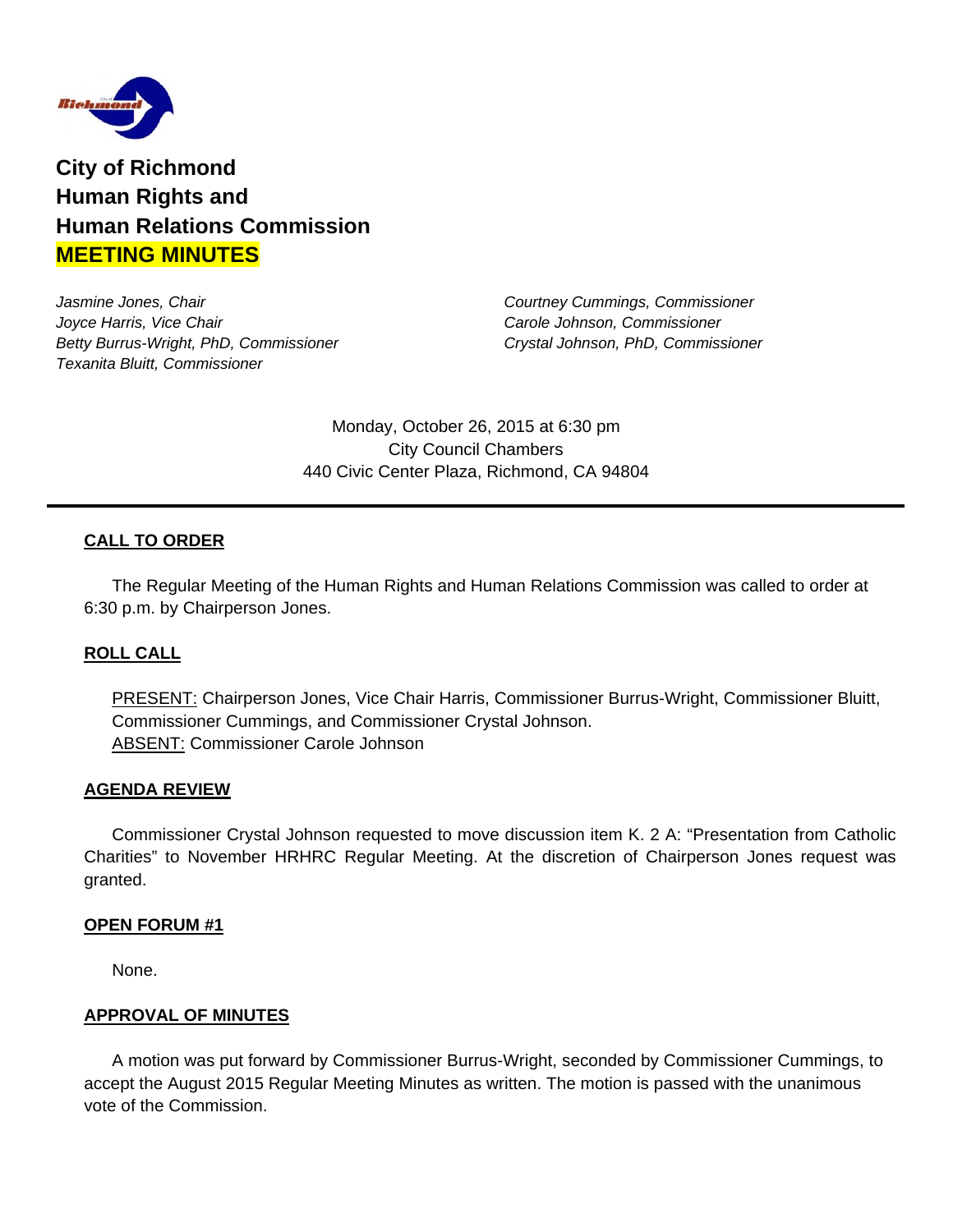### **CITY COUNCIL LIAISON REPORT**

 Council Liaison Councilmember Pimple reported about a joint meeting with Richmond Police Department and ACLU regarding surveillance and use of body camera. In addition, the City Council is scheduled to review the ordinance of the Police Commission at its October  $27<sup>th</sup>$  meeting.

### **COMMISSIONERS' REPORTS**

Commissioner Cummings highlighted different community events taking place in Richmond in October.

 Commissioner Burrus-Wright reported on the successes of "Reach One. Teach One. Save a Child" event hosted by the Commission on September 12 and suggested to form partnerships with interested parties next year to reach more participants.

 Commissioner Crystal Johnson reported the approval of AB 953: Racial and Identity Profiling Act of 2015 by Governor Brown.

### **CHAIR'S REPORT**

Chairperson Jones participated a regional meeting called "Education Not Incarceration," convening of partner organizations from the Bay Area to strategize regional solutions to end the school-to-prison pipeline. The event took place at the RYSE Center on October 15.

### **STAFF REPORT**

None.

### **DISCUSSION ITEMS**

**K.1 PRESENTATION: YOUTH LAW CENTER (25 MINUTES)**  HEAR PRESENTATION ON YOUTH SHACKLING IN CONTRA COSTA COUNTY AND DISCUSS FURTHER ACTIONS Presenter: Virginia Corrigan, J.D., Equal Justice Works Fellow *Chairperson Jones*

Chairperson Jones framed the item and introduced Ms. Corrigan, Staff Attorney at the Youth Law Center. Ms. Corrigan stated that shackling of youth has become a basic standard practice which is contrary to the juvenile hall purpose and violates rights of minors. She provided the Commission with detailed description of how youth are shackled through the courthouse to see a judge. She reminded the Commission about the intention behind creating the juvenile criminal system which was to provide resources to young people and deliver individual attention. The Youth Law Center sent a demand letter to Contra Costa County Probation Chief Kader requesting a meeting to begin talks to improve treatment of youth. However, little progress has been made since the meeting with the County Probation Department.

After discussion, Chairperson Jones invited Ms. Corrigan and the Youth Law Center to work with the HRHRC and asked her to inform the Commission on progress and updates.

Following members from the public spoke on this item: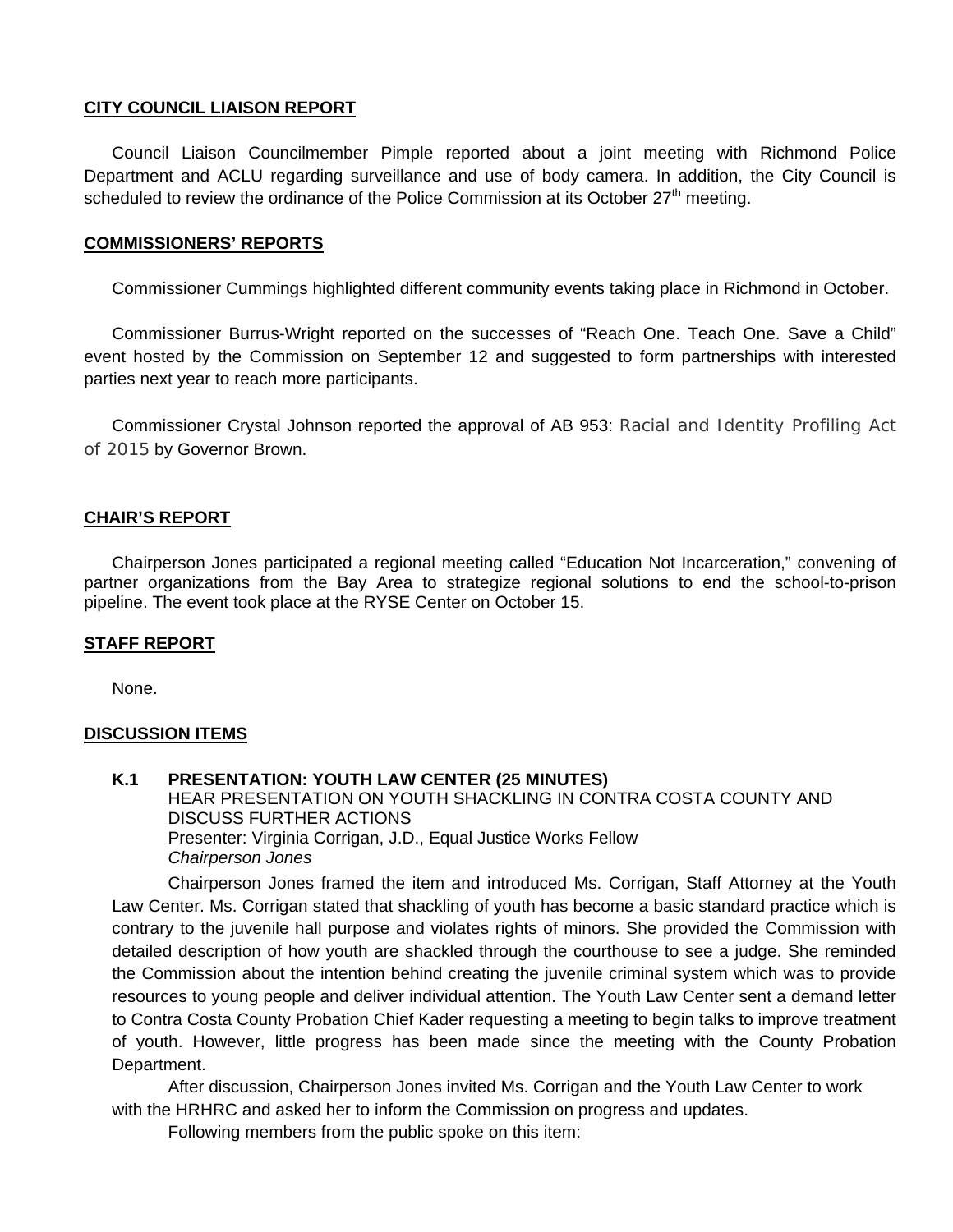Cordell Hindler presented a poem by Angela Davis and spoke regarding importance of youth engagement in community development.

# **K.2 COMMITTEE REPORT: POLICE-COMMUNITY RELATIONS (30 MINUTES)**

HEAR REPORT AND APPROVE UPDATES TO COMMITTEE'S PLANS

- a. Hear Presentation from Catholic Charities on "Restorative Practices for Healing Harm in the Community" – *Presenter: Aswad Aarif – TABLED TO NOVEMBER MEETING*
- b. Police and Community Relations Regular Meeting Updates

*Commissioner Crystal Johnson, Commissioner Carole Johnson, Commissioner Cummings, Victoria Sawicki and Chairperson Jones* 

Commissioner Crystal Johnson framed the item and provided the HRHRC with updates on Police-Community Relations Committee (PCRC) plans. PCRC had a meeting on Monday, October 19 with Theresa Sparks, Executive Director of San Francisco Human Rights Commission. In addition, Commissioner Crystal Johnson reported that the PCRC is working on a list of questions for the study session with RPD, which will be provided to the Commission upon completion. She invited commissioners to submit questions to the list.

# **K.3 COMMITTEE REPORT: ADMINISTRATION AND PLANNING (10 MINUTES)**

HEAR AND DISCUSS COMMITTEE UPDATES

 a. End of the Year Report *Chairperson Jones* 

 Chairperson Jones framed the item and shared that at the November 2015 Regular Meeting she plans to have a discussion on HRHRC goals for 2016. After discussion, the Commission directed staff to compile a list of events organized by HRHRC from 2009 that will go into the end of the year report and requested Council Liaison Vinay Pimple to agendize it on a future council meeting.

# **K.4 COMMITTEE REPORT: EDUCATION AND OUTREACH (10 MINUTES)**

HEAR AND DISCUSS COMMITTEE UPDATES ,

*Commissioner Burrus-Wright and Vice Chair Harris* 

Commissioner Burrus-Wright reported that the Education Committee is working with local elementary schools to organize the Annual Artistically Write and Speak Aloud program in the early months of 2016.

# **K.5 APPOINTMENT OF A NOMINATING COMMITTEE (5 MINUTES)**

 PURSUANT TO ARTICLE III, SECTION 2 OF THE HRHRC BYLAWS, "THE CHAIRPERSON OF THE HRHRC SHALL APPOINT A NOMINATING COMMITTEE CONSISTING OF THREE COMMISSIONERS. SAID COMMITTEE SHALL MEET AND BRING BEFORE THE HRHRC, IN NOVEMBER, THE NAMES OF THE COMMISSIONERS AS NOMINEES FOR THE OFFICES OF CHAIRPERSON AND VICE-CHAIRPERSON."

*Chairperson Jones* 

Chairperson Jones appointed Commissioner Burrus-Wright, Commissioner Cummings and Commissioner Bluitt to the Nominating Committee.

# **REPORTS**

None.